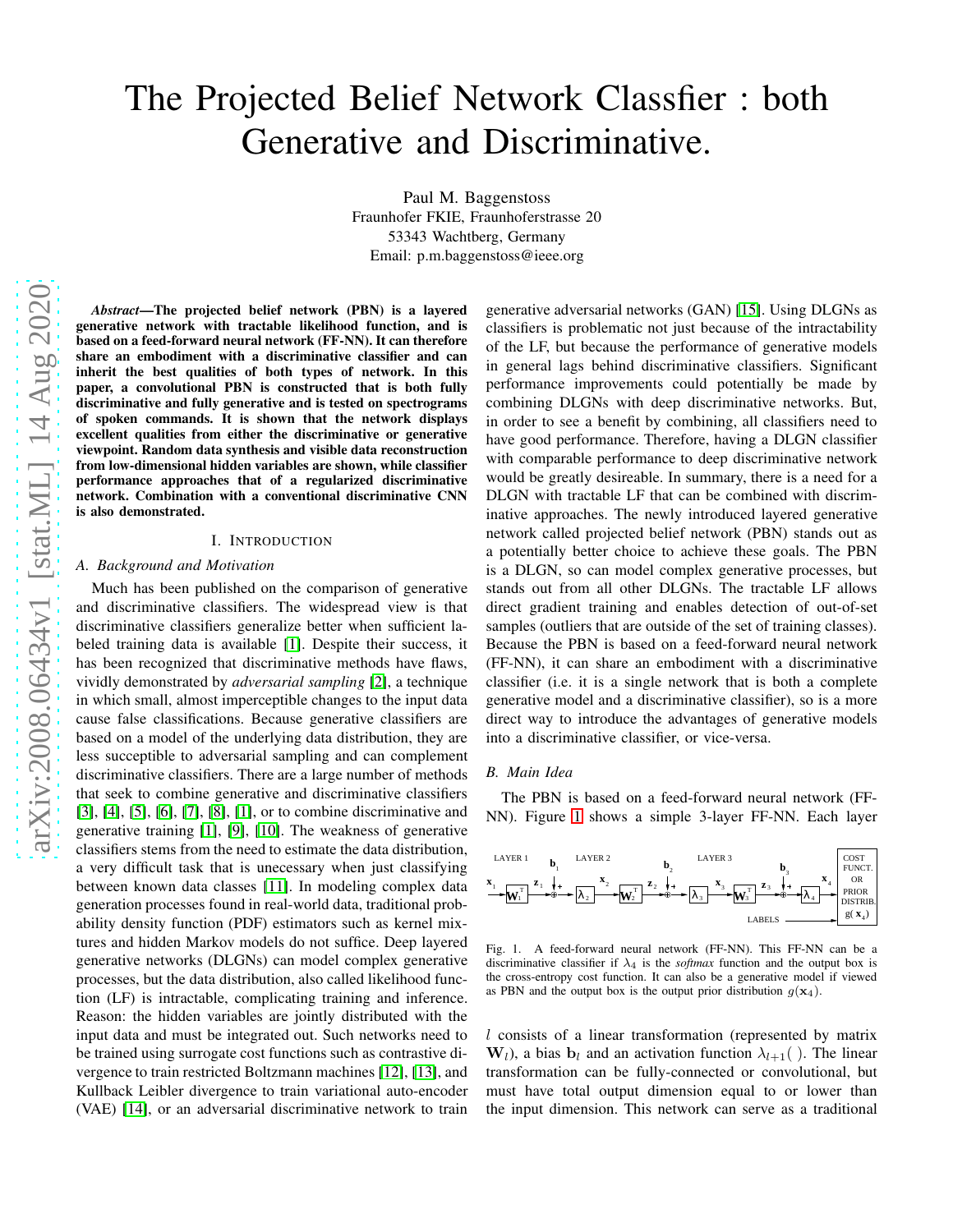classifier network if the output layer dimension is equal to the number of classes (and the final activation function is *softmax*). On the other hand, it can also be viewed as a projected belief network (PBN) [\[16\]](#page-4-15), [\[17\]](#page-4-16) whose properties are reviewed below.

## *C. Mathematical Foundation*

Suppose we are given a fixed dimension-reducing transformation mapping high-dimensional input data  $x \in \mathbb{R}^N$  to a lower-dimensional feature  $z \in \mathbb{R}^M$ ,  $M \le N$ , denoted by  $z = T(x)$ . If the probability density function (PDF) of the feature, denoted by  $g(z)$ , is estimated or specified, then we may ask the question "given  $g(z)$  and  $T(x)$ , what is a good estimate of the PDF of x?". The method of maximum entropy (MaxEnt) PDF projection [\[18\]](#page-4-17) finds a unique PDF defined on  $\mathbb{R}^N$  with highest entropy among all PDFs consistent with  $T(\mathbf{x})$  and  $g(\mathbf{z})$ . When PDF projection is applied layer-wise to a feed-forward neural network (identified with  $T(\mathbf{x})$ ) then a projected belief network (PBN) results [\[16\]](#page-4-15), [\[17\]](#page-4-16). The LF for the network in Figure [1](#page-0-0) is given by (see [\[17\]](#page-4-16))

<span id="page-1-1"></span>
$$
p_p(\mathbf{x}_1; T, g) = \frac{1}{\epsilon} \frac{p_1(\mathbf{x}_1)}{p_1(\mathbf{z}_1)} |\mathbf{J}_{\mathbf{z}_1 \mathbf{x}_2}|
$$
  
 
$$
\cdot \frac{p_2(\mathbf{x}_2)}{p_2(\mathbf{z}_2)} |\mathbf{J}_{\mathbf{z}_2 \mathbf{x}_3}| \frac{p_3(\mathbf{x}_3)}{p_3(\mathbf{z}_3)} |\mathbf{J}_{\mathbf{z}_3 \mathbf{x}_4}| g(\mathbf{x}_4),
$$
 (1)

where  $p_l(\mathbf{x}_l)$  is the assumed prior distribution for the input to layer l,  $p_l(z_l)$  is the distribution of  $z_l$  under the assumption that  $x_l$  is distributed according to  $p_l(\mathbf{x}_l)$ ,  $|\mathbf{J}_{\mathbf{z}_l \mathbf{x}_{l+1}}|$  is the determinant of the Jacobian (matrix of gradients) of the invertible transformation mapping  $z_l \to x_{l+1}$ , and where  $g(x_{L+1})$  is the assumed prior for the output of a network. The constant  $\epsilon$  is the *sampling efficiency* discussed below.

## *D. PBN layers and MaxEnt Priors*

The properties of PBN layer depend greatly on the assumed prior distribution  $p_l(\mathbf{x}_l)$ , which is selected using the principle of Maximum Entropy (MaxEnt) and depends on the assumed input data range for the layer [\[19\]](#page-4-18). Consider a generic PBN layer with input dimension N. There are three canonical input data ranges, *unlimited* denoted by  $\mathbb{R}^N$ , *positive quadrant* where  $0 < x_i$  denoted by  $\mathbb{P}^N$ , and the *unit hypercube* where  $0 < x_i < 1$  denoted by  $\mathbb{P}^N$ . The MaxEnt priors for these data ranges are given in Table [I.](#page-1-0) For each data range and prior, there is a prescribed input non-linearity (activation function)  $\lambda$ ( ) which is also given in the table and should be applied at the output of the previous layer. The TG and TED activations resemble *softplus* and *sigmoid*, respectively [\[19\]](#page-4-18). Dimension-preserving layers are also possible  $(M = N)$  and are analyzed using the determinant of the Jacobian matrix of the transformation.

The sampling efficiency  $\epsilon$  is less than 1 if the output range of a layer is not identical to the assumed input range of the next layer resulting in *subspace mismatch*. However,  $\epsilon$  is driven closer to 1 as the network trains [\[17\]](#page-4-16), so can be ignored (i.e. assumed to be 1.0) for all practical purposes. It is also possible to create PBNs with sampling efficiency identically equal to 1 by using layers with Gaussian prior and dimension-preserving

|                           | MaxEnt Prior $p_0(\mathbf{x})$                    |                   |
|---------------------------|---------------------------------------------------|-------------------|
| $\mathbb{D}^N$            | $\prod_{i=1}^{N} \mathcal{N}(x_i)$ (Gaussian)     | $\alpha$ (Linear) |
| $\n  pN$                  | $\prod_{i=1}^{N} 2\mathcal{N}(x_i), 0 < x_i$ (TG) | (TG)              |
| $\mathbb{T} \mathbb{T}^N$ | 1, $0 < x_i < 1$ (Uniform)                        | (TED              |

|--|

<span id="page-1-0"></span>MAXENT PRIORS AND ACTIVATION FUNCTIONS AS A FUNCTION OF INPUT DATA RANGE. TG="TRUNC. GAUSS.". TED="TRUNC. EXPON. DISTR".  $\mathcal{N}(x) \triangleq \frac{e^{-x^2/2}}{\sqrt{2\pi}}$  AND  $\Phi(x) \triangleq \int_{-\infty}^x \mathcal{N}(x)$ .

layers  $(M = N)$ , both of which have no subspace mismatch. The PBN is trained by maximizing the mean of the log of [\(1\)](#page-1-1) using stochastic gradient ascent.

## II. TECHNICAL APPROACH

## *A. Output Non-Linearity and Prior*

In order to create a PBN that is also a discriminative classifier, a label-dependent output non-linearity and output prior are required. A simple approach would be to apply a label-dependent level-shift to the output variables, then assume a zero-mean standard normal output prior. Specifically, one applies a level-shifting function  $\lambda(z_i) = z_i - l_i, \ 1 \leq i \leq M$ , where  $z_i$  is the network output (prior to activation function), where  $M$  is the number of data classes and the dimension of the network output, and  $I = [l_1, l_2 \dots l_M]$  is the label signal, a shifted one-hot encoding of the ground-truth label, with elements taking values of  $-L$  or L. Then, training with the simple Gaussian prior  $g(\mathbf{x}_{L+1}) = \mathcal{N}(\mathbf{x}_{L+1})$ , where  $\mathcal{N}(\mathbf{x}) = -\frac{M}{2} \log(2\pi) - \frac{1}{2}\mathbf{x}'\mathbf{x}$  encourages the network output to agree with the label signal. But, this approach makes little penalty for classification errors. The function

$$
\lambda(z_i) = z_i + C[\sigma(3z_i) - .5] - l_i * (L + C/2)/L,
$$

where  $\sigma()$  is the sigmoid function and C is a large constant, produces a dynamic level shift that greatly increases if the network output has the wrong sign (compared to the label). When combined with the standard normal prior, it encourages Gaussian modes at  $-L$  and  $+L$ , but imposes a very large penalty for class errors. The degree of discriminative training can be varied by changing C.

#### <span id="page-1-2"></span>*B. MaxEnt Reconstruction and Synthesis*

We now investigate a distinctly generative property of the PBN : visible data reconstruction from hidden variables. Input data can be randomly synthesized or reconstructed from the output of any layer of the FF-NN. Unlike other generative networks, the PBN is not an explicit generative network, it operates implicitly by "backing up" through a FF-NN. In each layer, the PBN selects a sample from the set

$$
\mathcal{M}(\mathbf{z}) = \{\mathbf{x} : \mathbf{W}'\mathbf{z} = \mathbf{x}\},
$$

which is the set of samples x that "could have" produced z. A sample is selected from  $\mathcal{M}(z)$  with probability density proportional to the prior distribution  $p_0(\mathbf{x})$ . When  $p_0(\mathbf{x})$  is the uniform distribution, this is called uniform manifold sampling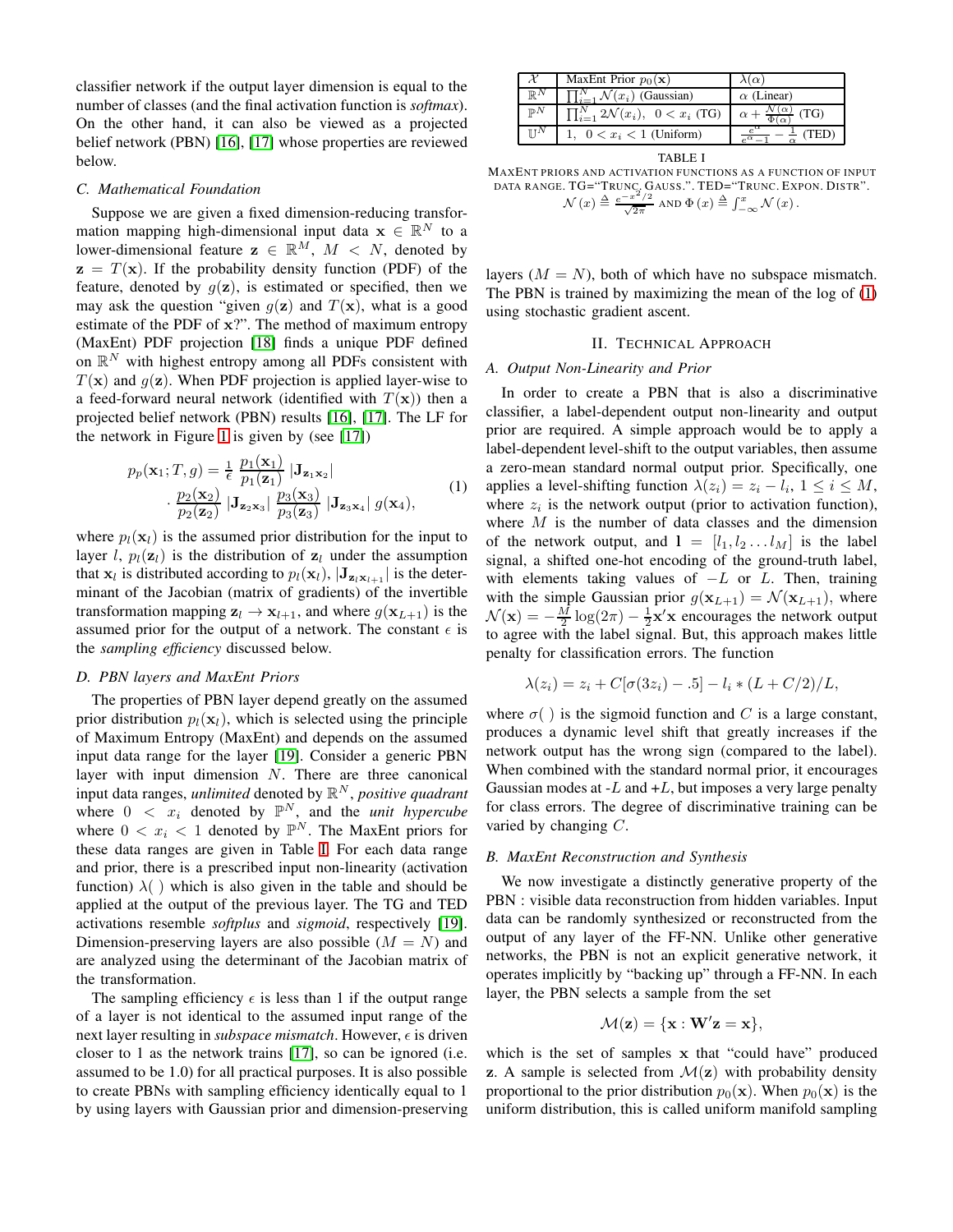(UMS) [\[20\]](#page-4-19). Sampling requires a type of Markov chain Monte-Carlo (MCMC) [\[20\]](#page-4-19). Deterministic data generation is also possible if instead of randomly selecting a sample in  $\mathcal{M}(z)$ , we select the mean (the conditional mean given z) , denoted by  $\hat{\mathbf{x}}|\mathbf{z} = \mathbb{E}(\mathbf{x}|\mathbf{z})$ . This can be found in closed form for a range of MaxEnt priors [\[19\]](#page-4-18), [\[17\]](#page-4-16), [\[20\]](#page-4-19) and is given by  $\hat{\mathbf{x}}|\mathbf{z} = \lambda(\mathbf{W}\mathbf{h})$ , where  $\lambda$ ( ) is given in Table [I](#page-1-0) and  $\hat{h}$  is the solution of the equation

<span id="page-2-0"></span>
$$
\mathbf{W}'\lambda\left(\mathbf{Wh}\right) = \mathbf{z}.\tag{2}
$$

This solution is guaranteed to exist as long as  $x$  is in the support  $p_0(\mathbf{x})$  and is also the saddle-point for the saddle-point approximation to  $p_0(z)$  [\[19\]](#page-4-18). For the simplest case of Gaussian MaxEnt prior, the activation function is linear,  $\lambda(\alpha) = \alpha$ , and the reconstruction is by least-squares,  $\hat{\mathbf{x}}|\mathbf{z} = \mathbf{W}(\mathbf{W}'\mathbf{W})^{-1}\mathbf{z}$ .

Starting at any layer output, one can proceed in the backward direction up the network, increasing the dimension, until the visible data is reconstructed. There are two possible reconstruction methods, (a) random sampling in  $\mathcal{M}(z)$  by MCMC, and (b) deterministically selecting the conditional mean  $\hat{x}$ |z. When subspace mismatch occurs, the reconstruction chain could fail. The rate of success is the *sampling efficiency* discussed above, and is different for stochastic and deterministic reconstruction. Generally, a trained network has a deterministic sampling efficiency of 1 (failure is rare or nonexistent). Reconstructing from dimension-preserving layers involves just a matrix inversion, so has a sampling efficiency of 1. Layers with Gaussian input assumption also have a sampling efficiency of 1. Deep networks can be constructed using these two layer types to obtain deep PBNs with sampling efficiency of 1.

When only determintstic reconstruction is used, the result is a deterministic PBN [\[17\]](#page-4-16), a type of auto-encoder where the reconstruction network that is defined by the analyis network.

## *C. PBN Properties*

The PBN differs significantly from other methods of combining the roles of generative and discriminative networks because the discriminative influence is added into the output prior and does not disturb the "purity" of the generative network. There is no compromise between generative and discriminative training or structure, they are both contained in one network and one cost function.

When reconstructing visible data from hidden variables, the synthesized data, when applied to the feed-forward network, produces exactly the same hidden variables as were created during the generation process. This property of hidden variable recovery is unique to the PBN.

During training, when the discriminative cost function is "satisfied" (the training data is almost completely separated), then the generative cost dominates, so the network becomes the best possible PBN that at the same time separates the data. This can be seen as a generative regularization effect.

# III. CLASSIFICATION OF SPECTROGRAMS OF WORDS COMMANDS

# *A. Data set*

The data was selected to be at the same time relevant, realistic, and challenging. We selected a subset of the Google speech commands data [\[21\]](#page-4-20), choosing three pairs of difficult to distinguish words: "three, tree", "no, go", and "bird, bed", sampled at 16 kHz and segmented into into 48 ms Hanningweighted windows shifted by 16 ms. We used log-MEL band energy features with 20 MEL-spaced frequency bands and 45 time steps, representing a frequency span of 8 kHz and a time span of 0.72 seconds. The input dimension was therefore  $N = 45 \times 20 = 900$ . From each of the six classes, we selected 500 training samples, 150 validation samples, at random. The remaining samples were used to test, averaging about 1500 per class or about a total of 10000 testing samples.

# *B. Network*

A separate network was trained on each word pair. The networks had  $L = 5$  layers. The first layer was convolutional with 9 (21  $\times$  17) convolutional kernels using "same" border mode and  $5 \times 4$  downsampling (not pooled, just down-sampled), thus producing 9 ( $9 \times 5$ ) output feature maps, or a total output dimension of 405. The second layer was convolutional with  $24 (5 \times 3)$  convolutional kernels using "same" border mode and  $2 \times 2$  downsampling, thus producing 24 ( $3 \times 2$ ) output feature maps, or a total output dimension of 144. The remaining two layers were fully-connected with 64, and 24 neurons. The output layer had 2 neurons, matching the number of classes. Note that we sought to reduce the dimension in each layer by at least a factor of 2. The layer output activation functions were linear, linear, TG, TG, and linear (See Table [I\)](#page-1-0).

#### *C. Classification Results*

For a classifier benchmark, we trained a conventional CNN classifier network on each class pair. Each network consisted of seven layers, three convolutional and four dense layers. The convolutional layers had kernel shapes of  $(11 \times 5)$ ,  $(7 \times 5)$ , and  $(3 \times 3)$ , max-pooling of  $(5 \times 2)$ ,  $(3 \times 2)$ , and  $(1 \times 1)$ , with 64, 32, and 48 kernels, respectively. Soft-plus activation and "same" convolutional padding was used. The dense layers had 256, 128, 32 , and 2 neurons. Dropout and batch normalization were used with ADAM optimization. Classification accuracy for the CNN is given in Table [II.](#page-3-0)

The PBN networks were first initialized with random weights and trained as a standard discriminative deep neural network (DNN) with dropout and L-2 regularization. No data augmentation (such as random shifting) was used. Classification accuracy for the initial PBNs is given in Table [II](#page-3-0) as 'PBN(DNN)". The initialized PBN were then trained as a PBN by maximizing the mean likelihood function [\(1\)](#page-1-1) with output prior distribution parameter  $C = 200$  and L2 regularization. The classification results for the PBN on the three class pairs are shown in Table [II](#page-3-0) where they can be compared with the initial DNN-trained networks "PBN(DNN)". Note that the PBN has about the same accuracy as "PBN(DNN)", with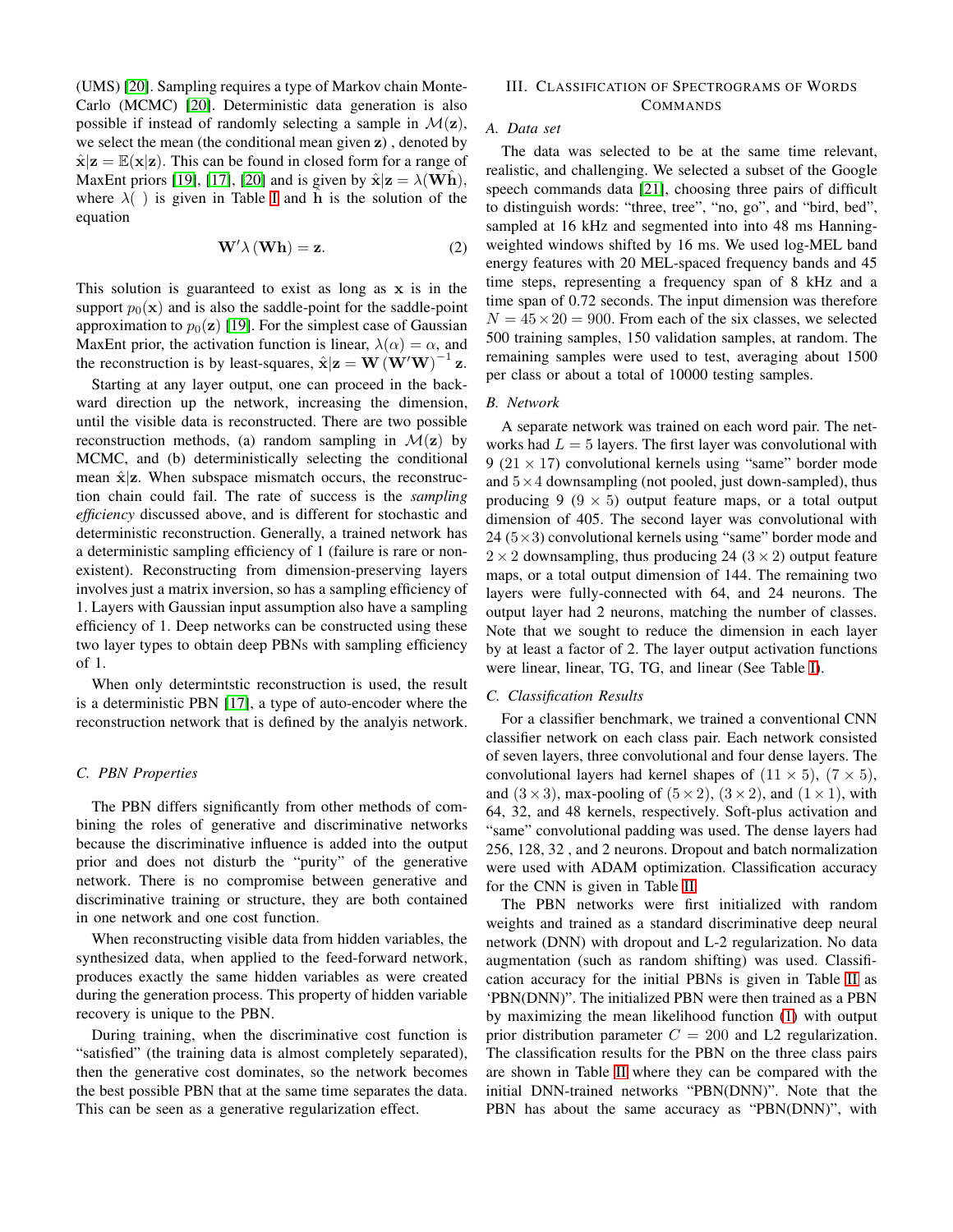|            | "three-tree" | "no-go" | "bird-bed" |
|------------|--------------|---------|------------|
| <b>CNN</b> | 0.923        | 0.924   | 0.965      |
| PBN(DNN)   | 0.873        | 0.859   | 0.960      |
| PRN        | 0.886        | 0.863   | 0.960      |
| PRN+CNN    | 0.925        | .926    | 0.971      |

<span id="page-3-0"></span>TABLE II CLASS IFICATION ACCURACY FOR THE THREE CLASS PAIRS.

slightly higher accuracy for two class pairs. This demonstrates that the PBN training does not seem to impact the classifcation performance of a network, and may even help. Training a classifier network as a PBN can be regarded as a form of regularization.

# *D. Reconstruction Results*

It has been established that the PBN has lost little in terms of classification performance wwhen compared to the initial regularized discriminative networks. It will now be determined what has been gained in terms of generative power. The first thing that comes to mind is the reconstruction of visible data from the hidden variables. Using the method of Section [II-B,](#page-1-2) we reconstructed data from the hidden variables of the first and second layer of the initial PBN "PBN(DNN)", with dimensions 405 and 144, respectively. Results are shown in Figure [2.](#page-3-1) Little resemblance can be seen despite the high dimension



<span id="page-3-1"></span>Fig. 2. Samples of spoken word commands "three" and "tree" and reconstruction using the discriminatively-trained network. From top: original samples, first-layer reconstructions, second-layer reconstructions.

of the hidden variables. This is how the network sees the data through the hidden variables. The noisy images, when used as input data will produce exactly the same hidden variables at the given layer as the original input sample, a disturbing fact that vividly illustrates one of the problems with discriminative networks.

The reconstruction experiment was repeated for the trained PBN. Results are shown in Figure [3.](#page-3-2) This time, reconstruction was attempted from deep within the network. The reconstructions had excellent quality, but gradually decreasing sharpness. Note that this network was not trained for lower reconstruction error, but instead to maximize [\(1\)](#page-1-1). The reconstruction power of the network comes as a side-effect and can be tapped into anywhere in the network.

### *E. Classifying between class pairs*

A second exercise in "generative capability" is the classification between class pairs using models trained separately on just one pair. This demonstrates the ability to recognize out-of set



Fig. 3. Samples of speech commands "three, three" reconstructed using PBN. From top: original spctrograms, then the same reconsructed from output of first through fourth layers, with hidden variable dimensions of 405, 144, 64, and 24, respectively.

<span id="page-3-2"></span>events. To classify between pairs, visible data reconstruction error was calculated based on the 24-dimensional output of the fourth layer (not using the output layer), and the model giving least error was chosen. Figure [4](#page-3-3) shows the classifier statistic (negative log of mean square reconstruction error). The inter-pair classification accuracy was 87.9%, which is good considering the number of mal-formed events in the data base and that the models were separately trained, without access to data of the competing class pairs.



<span id="page-3-3"></span>Fig. 4. Classifier statistic (negative log of mean square reconstruction error) for classifying between class pairs based on reconstruction error.

# *F. Combination with CNN*

We have postulated above that having a generative classifier with comparable performance to a discriminative one would allow for performance gains when combining them. To demonstrate this, the PBN was combined with the CNN benchmark classifier described above. In Figure [5,](#page-4-21) combined classifier error in percent is shown as a function of additive combination weight for each class pair. As might be expected, the class-pair in which the generative and discriminative performance are the most similar (see Table [II\)](#page-3-0) shows the most improvement.

## *G. Random Synthesis*

As a final demonstration of generative power, we synthesized entirely random events by starting with random data equal in dimension to the PBN output layer, in this case dimension-2. Data was synthesized at the point prior to the output activation function using Gaussian random variables. Results are shown in Figure [6](#page-4-22) for the class pair "three" and "tree". The synthetic samples appear realistic and are diverse, showing variations in time shift, dilation, and other qualities. This means that the PBN has indeed learned much about the data generation process.